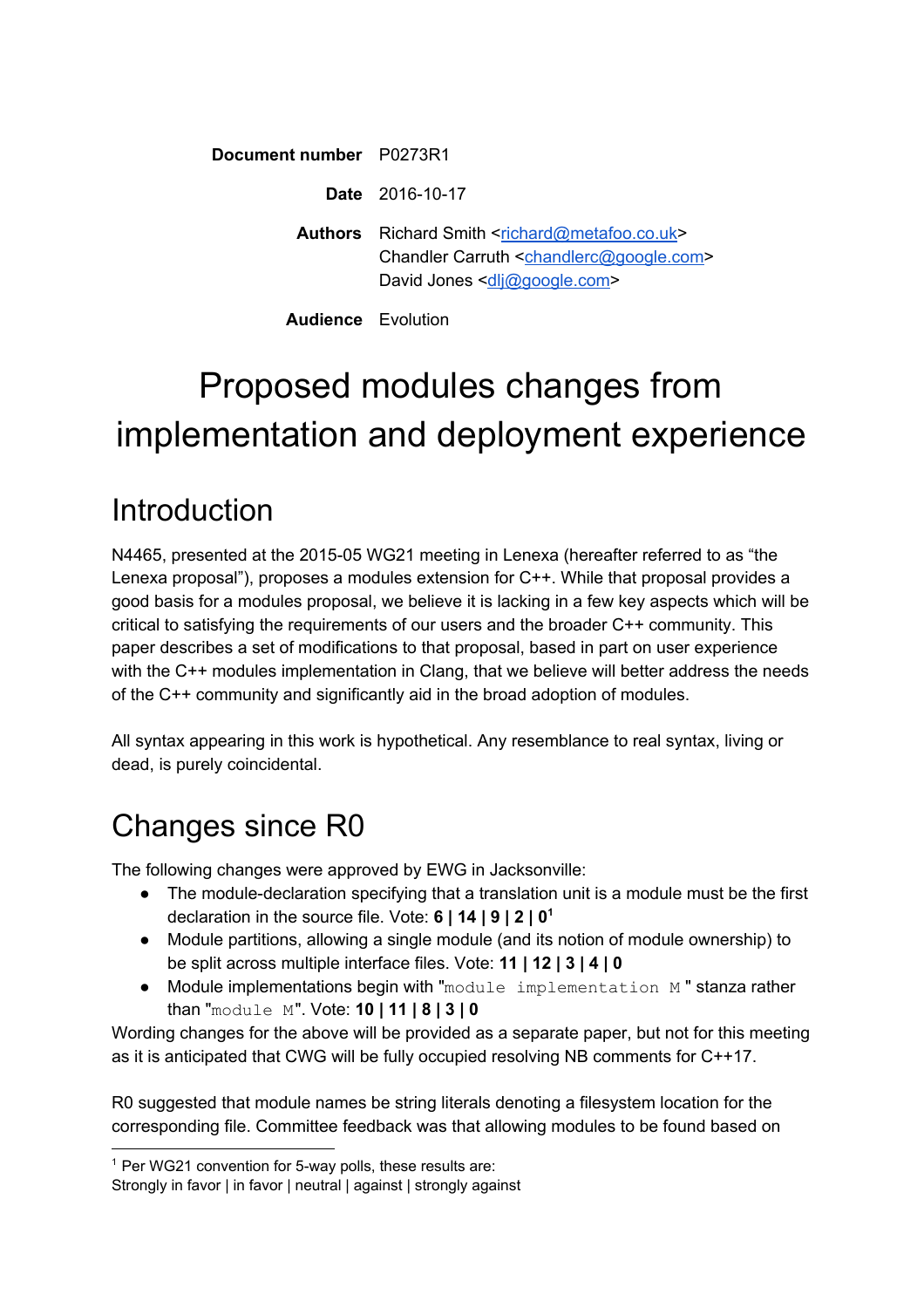their name may be useful, but the names should be specified as a dotted sequence of identifiers rather than a string. An implementation might, for instance, specify a mapping from dotted names to paths by replacing periods with directory separators and searching along some set of include paths, but this need not be specified by the Modules TS. Alternative implementation strategies, where no such mapping is necessary because the build system is aware of module dependencies, should also be supported. By moving this concern from the realm of the TS to that of the implementation, we require no further EWG discussion, and leave open multiple avenues of investigation so that more experience can be gained from the TS and fed back into the Standard.

The section on module ownership has been removed, as the Kona updates to the Lenexa proposal addressed the relevant concerns.

### Specific changes

### Exported macros

Some important and extremely common C++ libraries choose to expose macros as part of their public interface. These include:

Qt MFC ICU Some of the boost libraries Google Mock and Google Test CxxTest The C++ standard library (NULL, offsetof, feature test macros, …)

If we wish to provide a fully-modular experience for people using these libraries, we should not relegate these interfaces to a second-class position. Instead, we should provide a way for these macros to be intentionally exported by a module, in the cases where the macro is a deliberate part of the design of the library.

#### Can't we keep the macros in a separate, #included file?

In some cases, the library maintainers may be happy to accommodate this. But in other cases, there will be resistance to what some see as a forced artificial refactoring of the library in order to placate an unnecessary restriction. These users will not embrace the modules system, and this in turn will hinder adoption.

Further, in some cases (such as the boost.preprocessor library), the compilation time cost of reading the macro definitions and building the preprocessor data structures is significant, and we cannot avoid repeating this cost across translation units unless we provide a way to pretranslate the macros.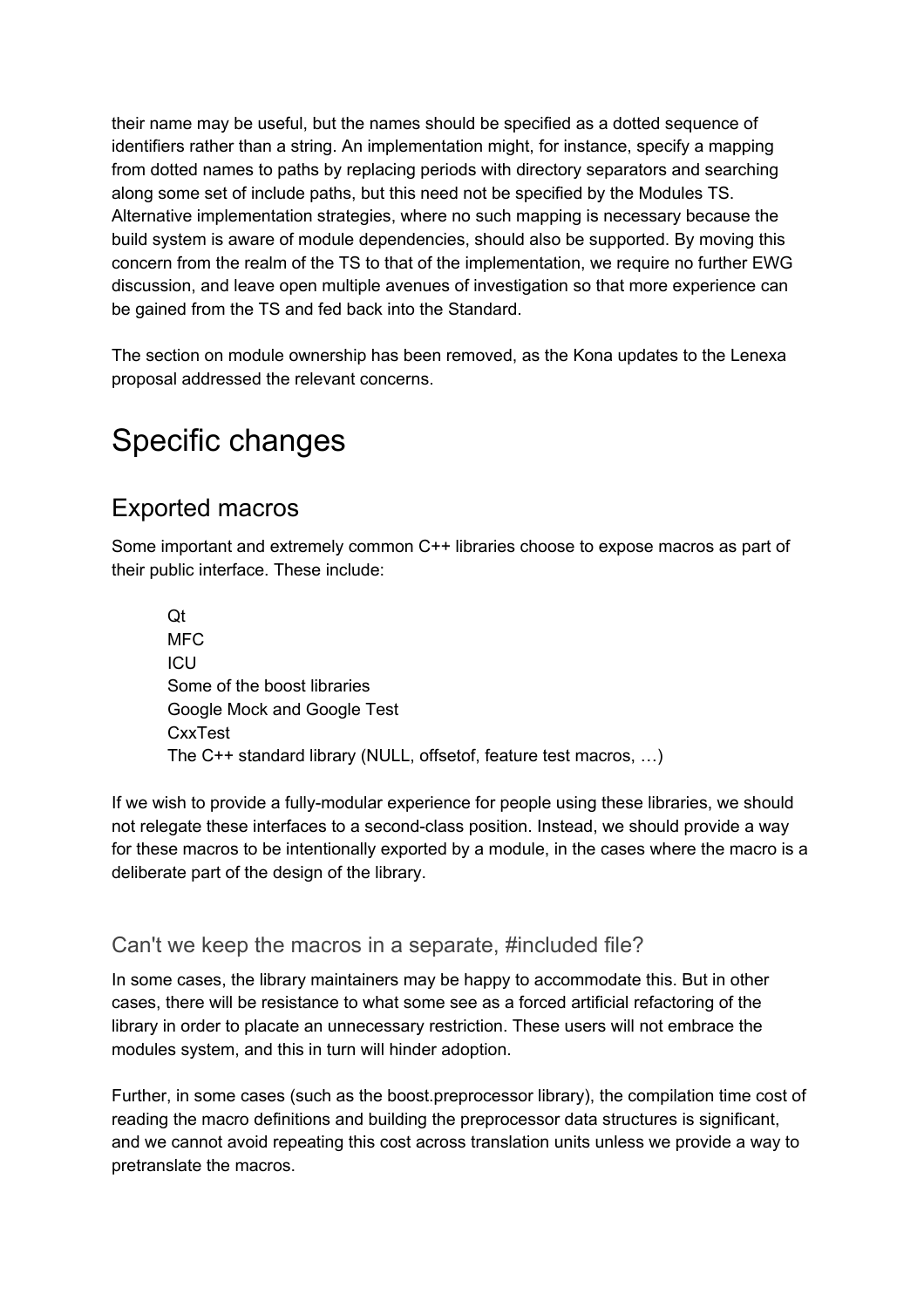The arguments against including macros in modules are focused on accidental macro interference, from macros the user did not intend to import. This does not seem like a realistic problem for macros that are intentionally exported as part of the interface of a library that is intentionally imported into end user code. However, it does argue that macros should not be exported *by default* from modular compilations.

#### Prior EWG discussion

Previous discussion on this topic led to several EWG polls, which we take as guidance to proceed with a proposal to allow modules in the Modules TS to export macros:

Allow exporting and importing macros somehow in some specification? **12 | 11 | 4 | 5 | 1** Should we have just one TS (including macro import/export)? **5 | 11 | 13 | 3 | 0**

Questions were raised about providing an import syntax that would either produce an error if the imported module exports macros or filter out macros, but there was no clear consensus for proceeding in either of those directions, so our proposed solution does not provide such facilities at this time.

#### Proposed solution

We propose that, at the point of macro definition within a module, the module author can explicitly nominate that the macro is to be exported, by inserting the token  $\epsilon_{\text{xport}}$  between the # and define tokens:

```
#export define CHECK EQ(x, y) \
 ::my::lib::CheckImpl((x), (y), #x, #y, FILE , LINE )
```
Exported macro definitions are expected to be unique: if two modules export macros with the same name, those modules are imported into a translation unit, and the macro name is used, the program is rejected due to ambiguity.

In order to support legacy module partitions (see below), we propose one more feature:

#export\_macros

This directive instructs the preprocessor to export all macros defined by the current translation unit. The purpose of this directive is to permit an incremental transition away from "import legacy"; see below for details.

### Legacy module imports

In order for a modules system for C++ to be successful, it must be possible to incrementally and gradually transition existing code. And we must accept that some code will *never* be transitioned to a C++ module system, perhaps because it is too costly to change, or it is C code, or must compile with earlier compilers, or the license prohibits modifications.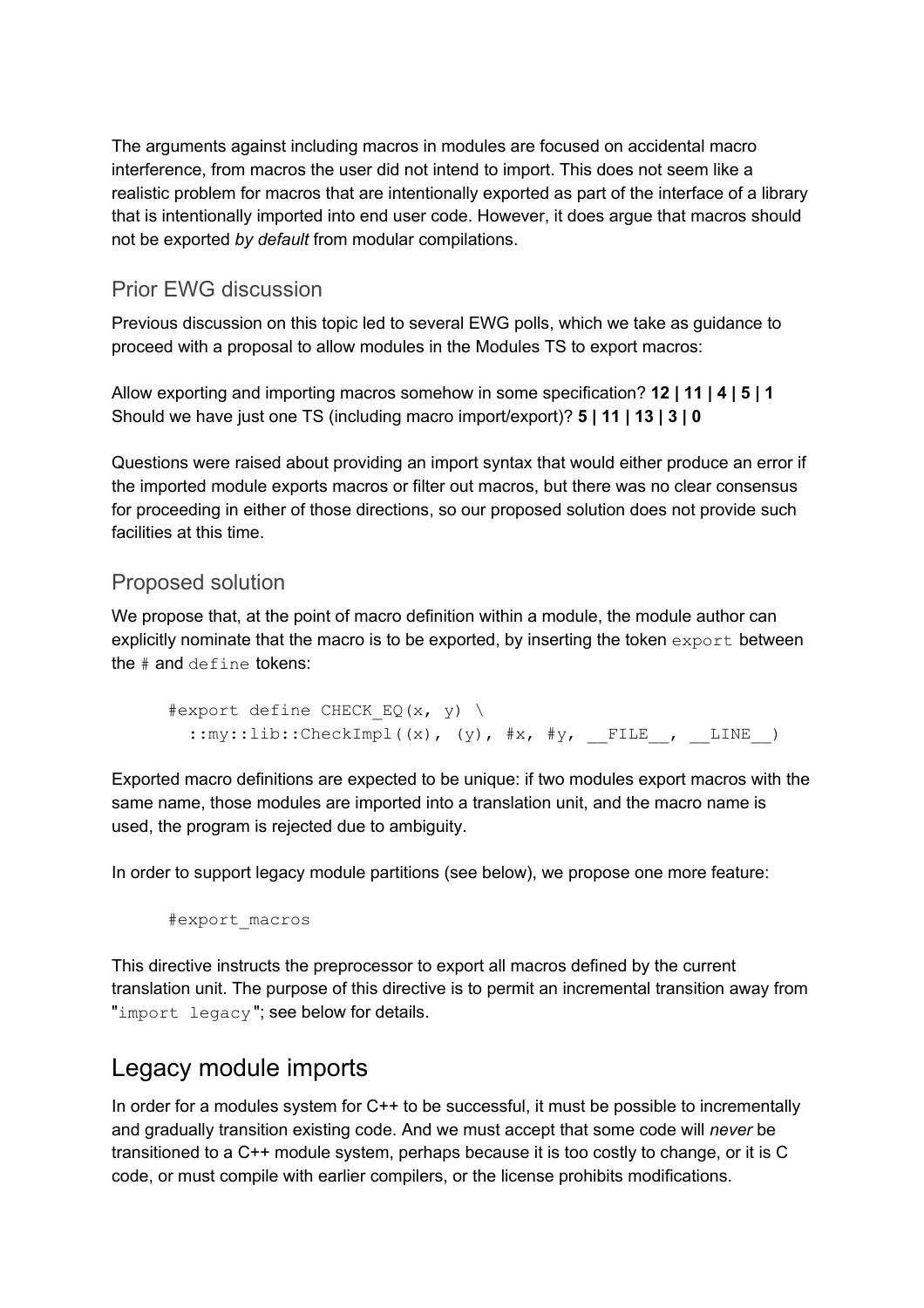Consider the case of a modular C++ library that wraps a legacy library, and re-exports some of its interface:

```
module WrapFoo;
export module {
     #include "foo_widget.hpp"
}
export std:: unique ptr<Widget> make widget(...);
```
The above code is subtly broken. Consider a user of that code, which has itself not been transitioned to modules yet:

```
import WrapFoo;
#include "other library.hpp" // #includes "foo widget.hpp"
// …
```
This will not compile: the compiler will see repeated definitions of every entity defined by "foo\_widget.hpp", because it is textually included after a module containing it is imported. The problem is that we have violated a fundamental rule for correct usage of textual headers:

#### **if the declarations from a textual header are visible, the include guard macro for that header must also be visible**

In order to fix this, the  $W_{\text{PapFoo}}$  module must export the include guard macro of "foo\_widget.hpp".

Careful ordering of imports and #includes alone cannot address these issues in the face of module partitions. Consider the somewhat more complex example where the user of WrapFoo above is itself a module with several partitions:

```
WrapBar.cppm
module WrapBar;
import partition "WrapBarPart1.cppm";
import partition "WrapBarPart2.cppm";
// ...
                        WrapBarPart1.cppm
module partition WrapBar;
import WrapFoo;
// ...
                        WrapBarPart2.cppm
module partition WrapBar;
import partition "WrapBarPart1.cppm";
```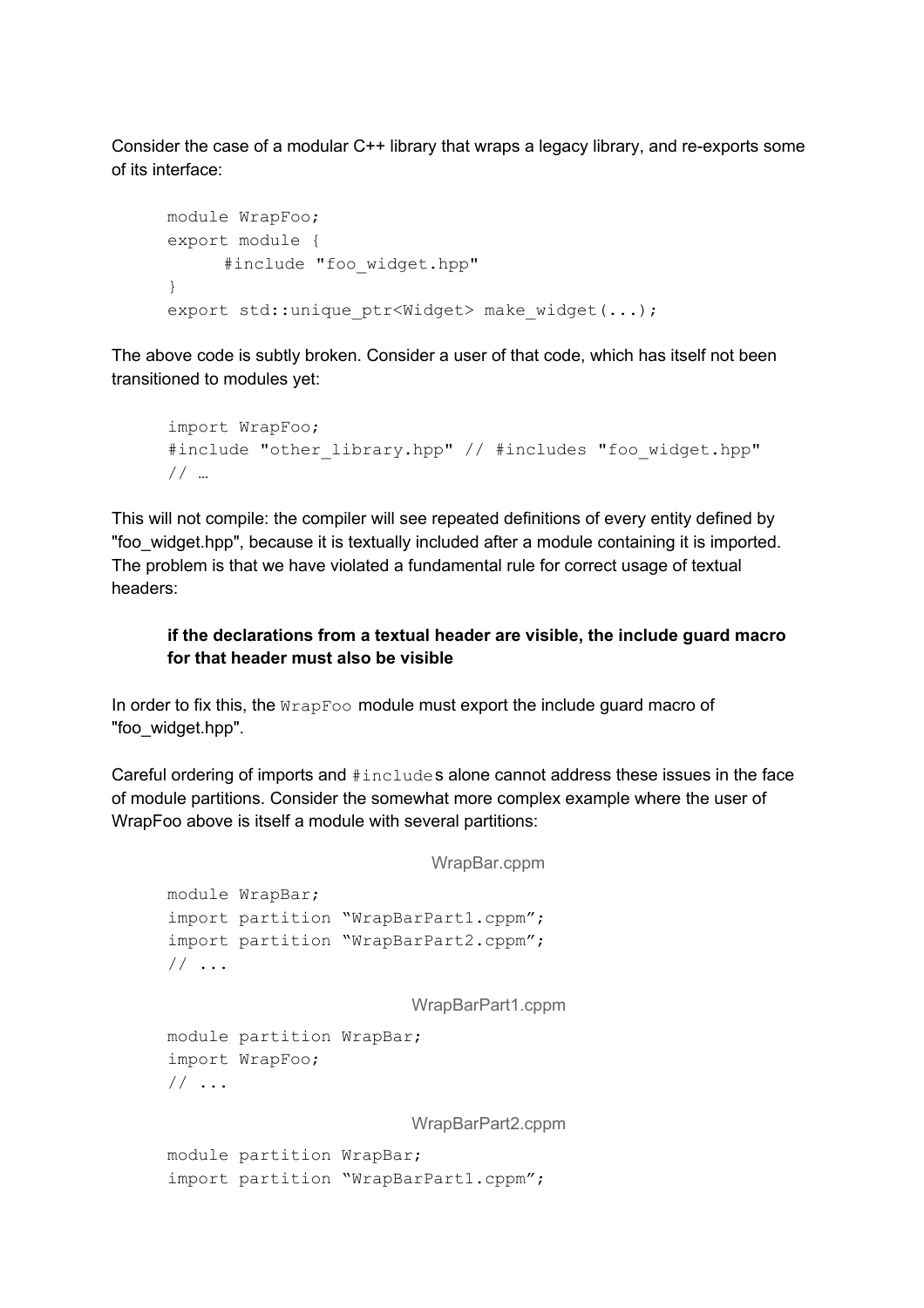```
export module {
  #include "bar.hpp" // #includes "foo widget.hpp" eventually
}
```
This will end up necessitating the inclusion of the bar.hpp header file after  $WrapFoo$  has already been imported, and declarations from foo widget.hpp have been made visible as a consequence.

#### Proposed solution

We propose to solve this with a new form of module import:

```
import legacy string-literal ;
```
This declaration is equivalent to an import of a module containing

```
module unique ;
#export_macros
export module {
      #include string-literal
}
```
(where *unique* is the name of a unique module; this module should be the same for all legacy imports of the same file<sup>2</sup>, and shall be different for legacy imports of two different files). This precise equivalence allows an incremental transition away from legacy module imports, whenever the library in question is ready to do so.

Our WrapFoo module interface then contains this:

```
import legacy "foo_widget.hpp"
```
as a way of declaratively stating the intent to import the legacy interface from "foo\_widget.hpp".

#### Transparent migration

With the above features, an implementation can choose to provide a transparent migration path to modules for code that already intends to provide a modular, self-contained interface from its header files. This requires an implementation to be informed of the set of headers that it should treat as modular. It can then treat

<sup>&</sup>lt;sup>2</sup> We leave determination of "the same file" implementation-defined. Unlike other facilities requiring a notion of "same file" such as #pragma once, the consequence of two handles to the same file being determined as "different" is merely that equivalent modules will be (harmlessly) imported twice, rather than a change in program semantics.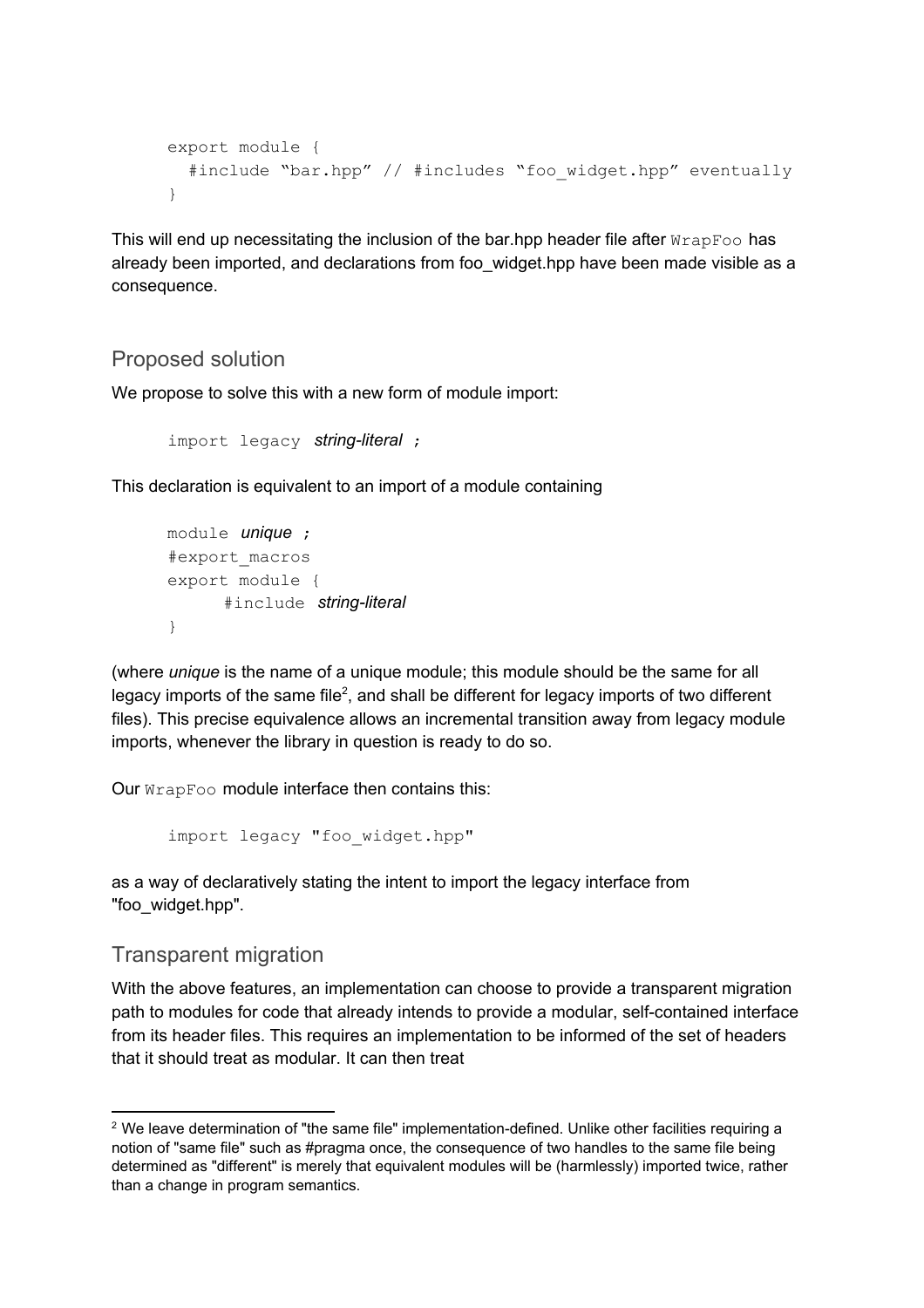```
#include HDR
```
(where *HDR* names such a modular header) as an import of an implicitly-generated module

```
module unique-name ;
import legacy HDR ;
```
That transparent migration path is not proposed by this proposal, but we explicitly intend for it to be a natural (and conforming, as mapping from #includes to source files is implementation-defined) extension.

#### Exports and internal linkage

As per the Lenexa proposal, we do not permit internal-linkage entities to be exported from a module. That creates problems when mass-exporting the contents of a legacy header, which may contain internal linkage entities. We propose a slight refinement to the Lenexa proposal's rule: for an isolated export declaration such as

```
export static int f();
```
the declaration is ill-formed, but for an internal-linkage declaration appearing in an export block, such as

```
export {
     static int f();
     // other things
}
```
the internal-linkage entity is simply not exported. (This differs from Clang's approach, where such an entity is still exported, but in the case of ambiguity between multiple definitions of distinct but equivalent internal-linkage entities, an arbitrary selection is made.)

In addition, we propose that the existing rule that the pre-existing rule that namespace scope variables of const-qualified type implicitly receive internal linkage be removed for a variable declared within a module interface unit (thus, such a variable can be exported, and receives module linkage by default if not exported):

```
module my.constants;
const int kFoo = 123;
export const int kBar = 456; // ok
export int getFoo();
module implementation my.constants;
int getFoo() { return kFoo; } // ok, module linkage
module implementation somewhere.else;
```